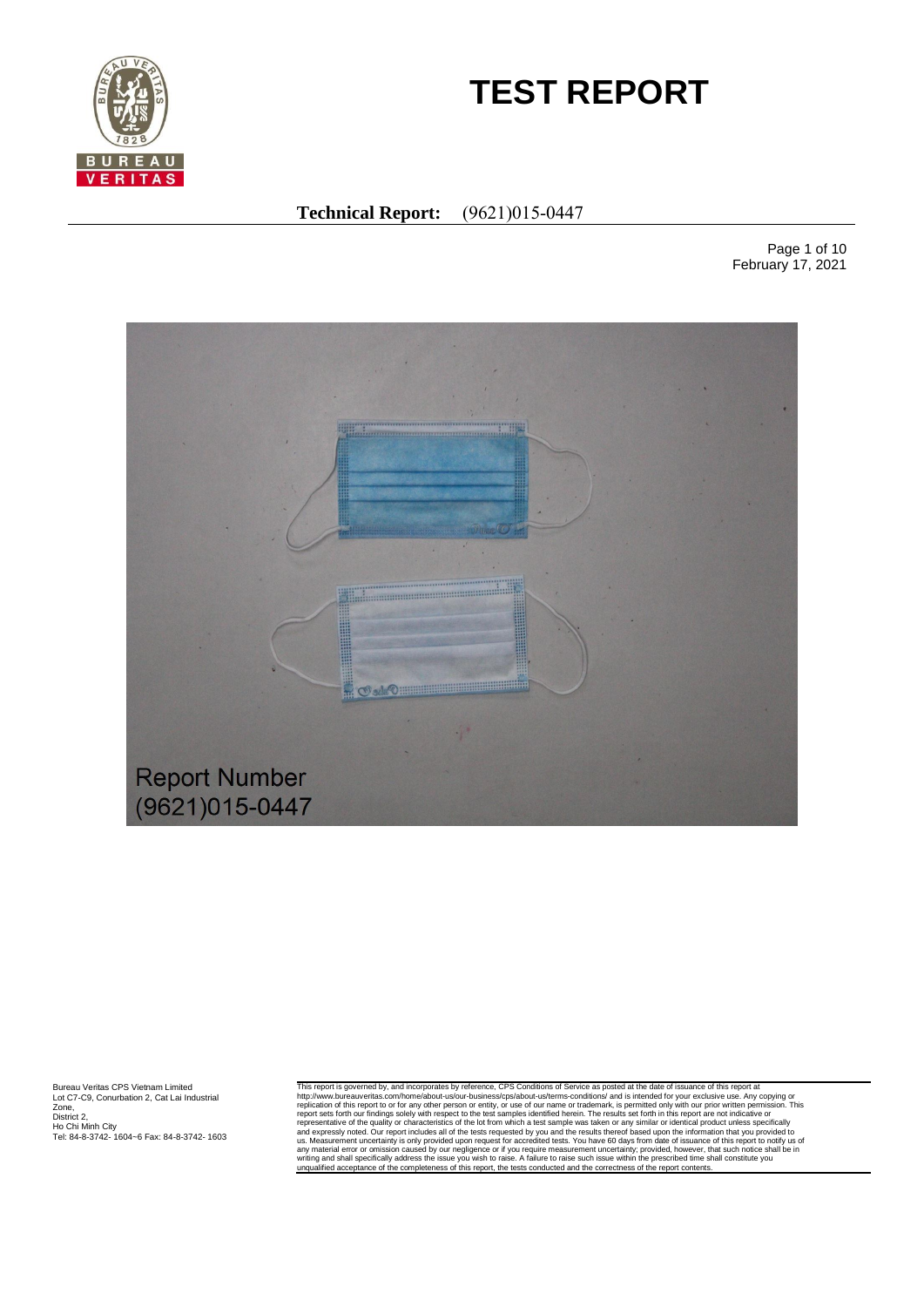

# **TEST REPORT**

**IMPULSE FASHION VIETNAM GARMENT EXPORTING LIMITED COMPANY 1482 TINH LO 8 STREET, TAN THANH DONG VILLAGE, CU CHI DISTRICT, HCM CITY**

**ATTN : ANA**

**LAB NO.:** (9621)015-0447 **FORM NO.:** / **MODIFIED DATE IN:** /<br>DATE OUT: F **BUYER:** /<br>**NO. OF WORKING DAYS:** 22 **NO. OF WORKING DAYS: PAGE 2 OF 10**

**DATE IN:** Jan 15, 2021 Feb 17, 2021

**OVERALL RATING PASS**

| Vendor:                       |                                                            | Agent:                         |                               |  |  |
|-------------------------------|------------------------------------------------------------|--------------------------------|-------------------------------|--|--|
| <b>Fabric Supplier/Mill:</b>  |                                                            | <b>Factory/Manufacturer:</b>   |                               |  |  |
| <b>P.O. No.:</b>              |                                                            | <b>Style No.:</b>              | PULSE <sup>+</sup> MASK - 004 |  |  |
| <b>Sample Description:</b>    | NON-WOVEN MEDICAL MASK 3 PLY (5S)                          |                                |                               |  |  |
|                               | 1ST PLY: PP 30GSM                                          |                                |                               |  |  |
|                               | 2ND PLY: MELT BLOWN 25GSM                                  |                                |                               |  |  |
|                               | 3RD PLY: PP 30 GSM                                         |                                |                               |  |  |
| Color:                        | <b>BLUE</b>                                                | <b>Country of Destination:</b> | US, EU                        |  |  |
| <b>Claimed Fabric Weight:</b> | 2 <sup>ND</sup> PLY: 25 GSM                                | <b>Claimed Fabric Count:</b>   |                               |  |  |
|                               | 1ST & 3RD PLY: 30GSM                                       |                                |                               |  |  |
|                               |                                                            |                                |                               |  |  |
| <b>Product Category</b>       | <b>MASK COVER</b>                                          |                                |                               |  |  |
| <b>Test Requested</b>         | INDIVIDUAL TESTS PER VENDOR'S REQUEST FOR FURTHER DETAILS, |                                |                               |  |  |
|                               | PLEASE REFER TO THE FOLLOWING PAGE(S).                     |                                |                               |  |  |
| <b>Previous Report No.</b>    |                                                            |                                |                               |  |  |
|                               |                                                            |                                |                               |  |  |
| <b>Submitted Fiber</b>        | 1 <sup>ST</sup> , 3 <sup>RD</sup> PLY: NON WOVEN, PP       |                                |                               |  |  |
| $P = 1$                       |                                                            |                                |                               |  |  |

| <b>Content</b>              | 2 <sup>ND</sup> PLY : NON-WOVEN, MELT BLOWN |
|-----------------------------|---------------------------------------------|
| <b>Actual Fiber Content</b> |                                             |
| <b>Suggested Fiber</b>      |                                             |
| <b>Content</b>              |                                             |
| <b>Submitted Care</b>       | NO WASHING                                  |
| Instruction(s)              |                                             |
| <b>Client Expected Care</b> |                                             |
| <b>Instruction</b>          |                                             |
| <b>Suggested Care</b>       |                                             |
| Instruction(s)              |                                             |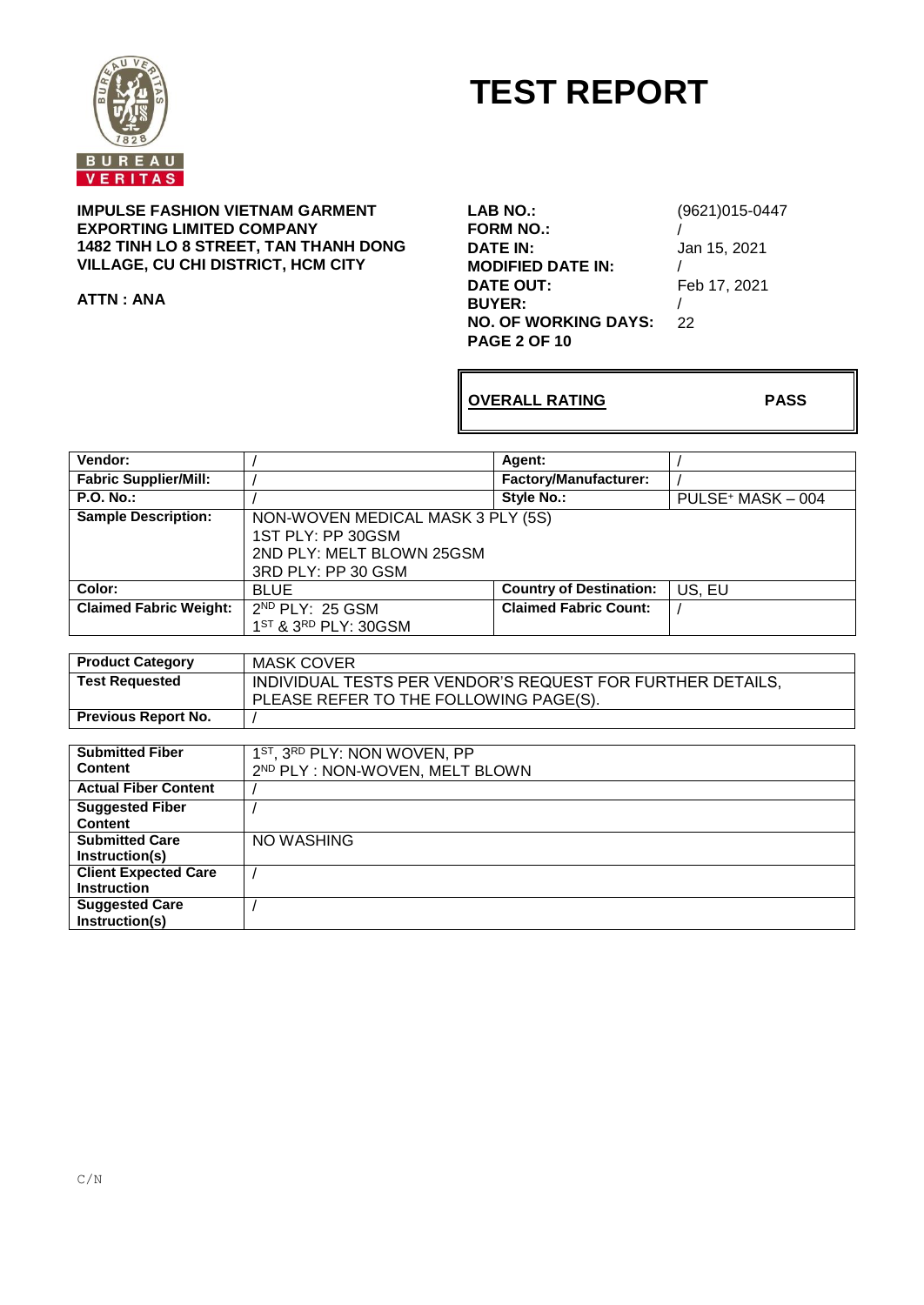

| <b>TEST PROPERTY</b>                                    | <b>COMMENTS</b>     |
|---------------------------------------------------------|---------------------|
| DIFFERENTIAL PRESSURE                                   | <b>PASS</b>         |
|                                                         | (LEVEL 3)           |
| FLAMMABILITY OF CLOTHING TEXTILES                       | <b>PASS</b>         |
| BACTERIAL FILTRATION EFFICIENCY (BFE) TEST#             | <b>PASS</b>         |
|                                                         | (LEVEL 3)           |
| <b>SPLASH RESISTANCE#</b>                               | <b>PASS</b>         |
|                                                         | (LEVEL 3, Type IIR) |
| BARRIER TEST - PARTICLE FILTRATION EFFICIENCY (PFE %)## | <b>PASS</b>         |
|                                                         | (LEVEL 3)           |

#### **REMARK:**

# : Tests were conducted by BV Sri Lanka Laboratory

##: Tests were conducted by NELSON LABS (A Sotera Health Company)

#### **BVCPS Contact information for this report:**

#### **Technical questions:**

Primary Contact: Maggie Vu, Tel: (84-28) 3742 1604~6; Email[: Maggie.vu@bureauveritas.com](mailto:Maggie.vu@bureauveritas.com)

Back-up Contact: Mandy Truong, Tel: (84-28) 3742 1604~6; Email[: Mandy.truong@bureauveritas.com](mailto:Mandy.truong@bureauveritas.com)

#### **Concerns About Billing and General Inquiries:**

Primary Contact: Claura Phu, Tel: (84-28) 3742 1604~6; Email: [Claura.phu@bureauveritas.com](mailto:Claura.phu@bureauveritas.com) Back-up Contact: Jane Nguyen, Tel: (84-28) 3742 1604~6; Email[: Jane.nguyen@bureauveritas.com](mailto:Jane.nguyen@bureauveritas.com)

#### **Hotline for Korean vendors:**

Contact: Thomas Yeum, Tel: (84-28) 3742 1604~6, Ext 542, Email: [Thomas.yeum@bureauveritas.com](mailto:Thomas.yeum@bureauveritas.com)

#### **BUREAU VERITAS CPS VIETNAM LTD.**

**MANDY TRUONG LAB MANAGER - SOFTLINES**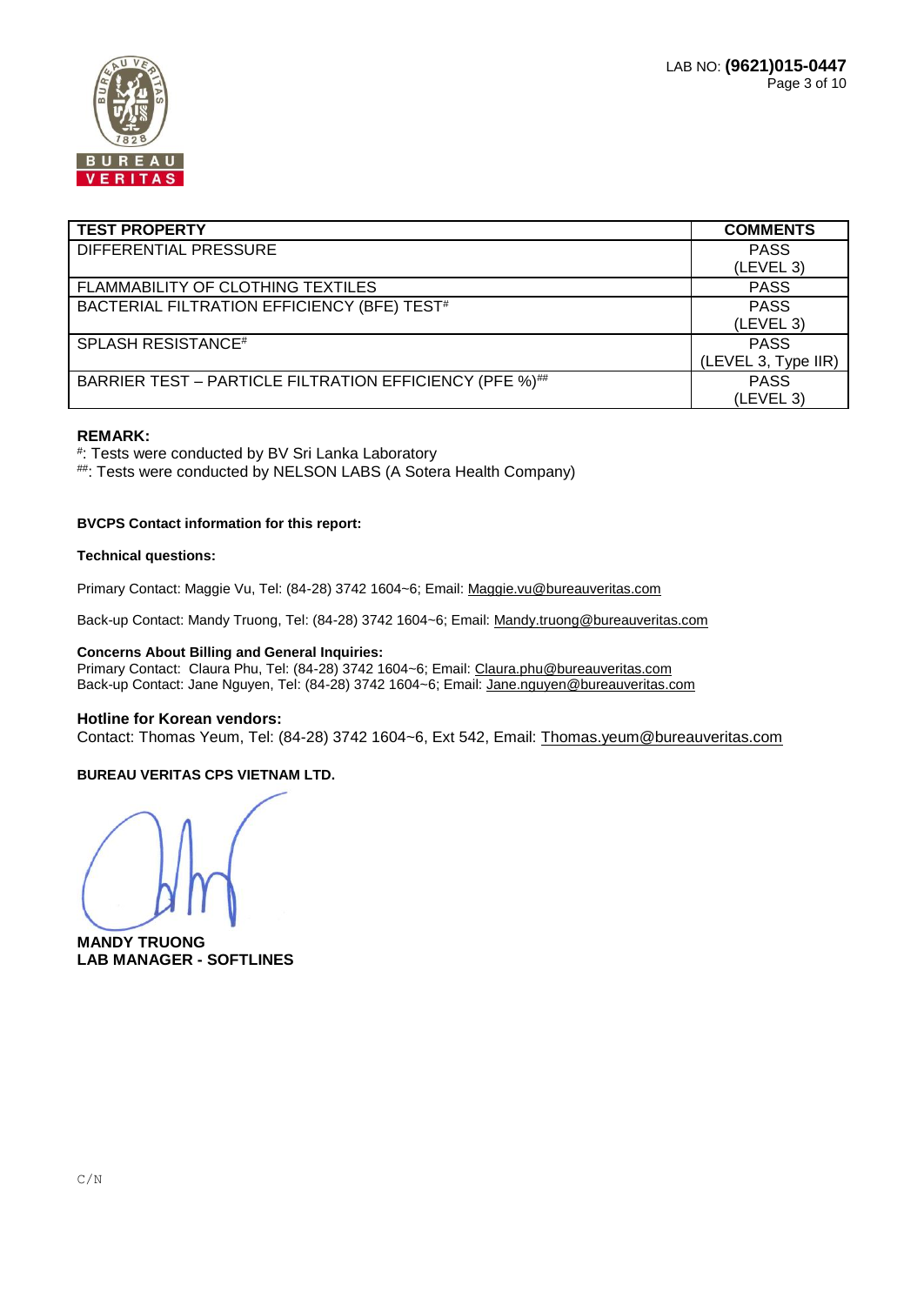

**TEST PROPERTY REQUIREMENTS** 

# **DIFFERENTIAL PRESSURE** (BS EN 14683: 2019 ANNEX C, FLOW RATE 8 L PER

MIN)

| (Pa/cm <sup>2</sup> )              |   |                                                       |                     | Type IIR: $< 60$ Pa/cm <sup>2</sup> |
|------------------------------------|---|-------------------------------------------------------|---------------------|-------------------------------------|
|                                    |   | 36.8                                                  |                     |                                     |
| 2.                                 |   | 30.2                                                  |                     |                                     |
| 3.                                 |   | 33.4                                                  |                     |                                     |
| 4.                                 |   | 30.5                                                  |                     |                                     |
| 5.                                 |   | 30.0                                                  |                     |                                     |
| Avg.                               |   | 32.2                                                  |                     |                                     |
|                                    |   | <b>FLAMMABILITY OF CLOTHING TEXTILES(16 CFR 1610)</b> |                     |                                     |
| <b>SHELL</b>                       |   |                                                       |                     |                                     |
| FABRIC SURFACE PLAIN FIBER SURFACE |   |                                                       |                     |                                     |
| DIRECTION TO BE FACE LENGTHWISE    |   |                                                       |                     |                                     |
| <b>TESTED</b>                      |   |                                                       |                     |                                     |
| AS RECEIVED                        |   | TIME OF FLAME                                         | <b>BURNING CODE</b> |                                     |
|                                    |   | <b>SPREAD</b>                                         |                     |                                     |
|                                    |   |                                                       | <b>IBE</b>          |                                     |
|                                    | 2 |                                                       | <b>IBE</b>          |                                     |

|                       | 5    | IBE                                             |         |
|-----------------------|------|-------------------------------------------------|---------|
|                       | AVG. |                                                 |         |
| <b>CLASSIFICATION</b> |      | PASS CLASS 1, NORMAL FLAMMABILITY OF COMMERCIAL | CLASS 1 |
|                       |      | STANDARD 16 CFR 1610, FORMERLY 191-53 OF UNITED |         |
|                       |      | STATES FLAMMABILITY FABRIC ACT.                 |         |
|                       |      | THE TESTING CONDUCTED AS RECEIVED ONLY.         |         |
|                       |      | GARMENTS "DAMAGED" BY REFURBISHING              |         |

3 / IBE 4 / IBE

LINING

| <b>TESTED</b>         | FABRIC SURFACE PLAIN FIBER SURFACE<br>DIRECTION TO BE FACE LENGTHWISE |                                    |                                                 |                    |  |
|-----------------------|-----------------------------------------------------------------------|------------------------------------|-------------------------------------------------|--------------------|--|
| AS RECEIVED           |                                                                       | TIME OF FLAME<br>SPREAD            | <b>BURNING CODE</b>                             |                    |  |
|                       |                                                                       |                                    | IBE.                                            |                    |  |
|                       | 2                                                                     |                                    | <b>IBE</b>                                      |                    |  |
|                       | 3                                                                     |                                    | IBE.                                            |                    |  |
|                       | 4                                                                     |                                    | IBE.                                            |                    |  |
|                       | 5                                                                     |                                    | IBE.                                            |                    |  |
|                       | AVG                                                                   |                                    |                                                 |                    |  |
| <b>CLASSIFICATION</b> |                                                                       |                                    | PASS CLASS 1, NORMAL FLAMMABILITY OF COMMERCIAL | CLASS <sub>1</sub> |  |
|                       | STANDARD 16 CFR 1610, FORMERLY 191-53 OF UNITED                       |                                    |                                                 |                    |  |
|                       | STATES FLAMMABILITY FABRIC ACT.                                       |                                    |                                                 |                    |  |
|                       | THE TESTING CONDUCTED AS RECEIVED ONLY.                               |                                    |                                                 |                    |  |
|                       |                                                                       | GARMENTS "DAMAGED" BY REFURBISHING |                                                 |                    |  |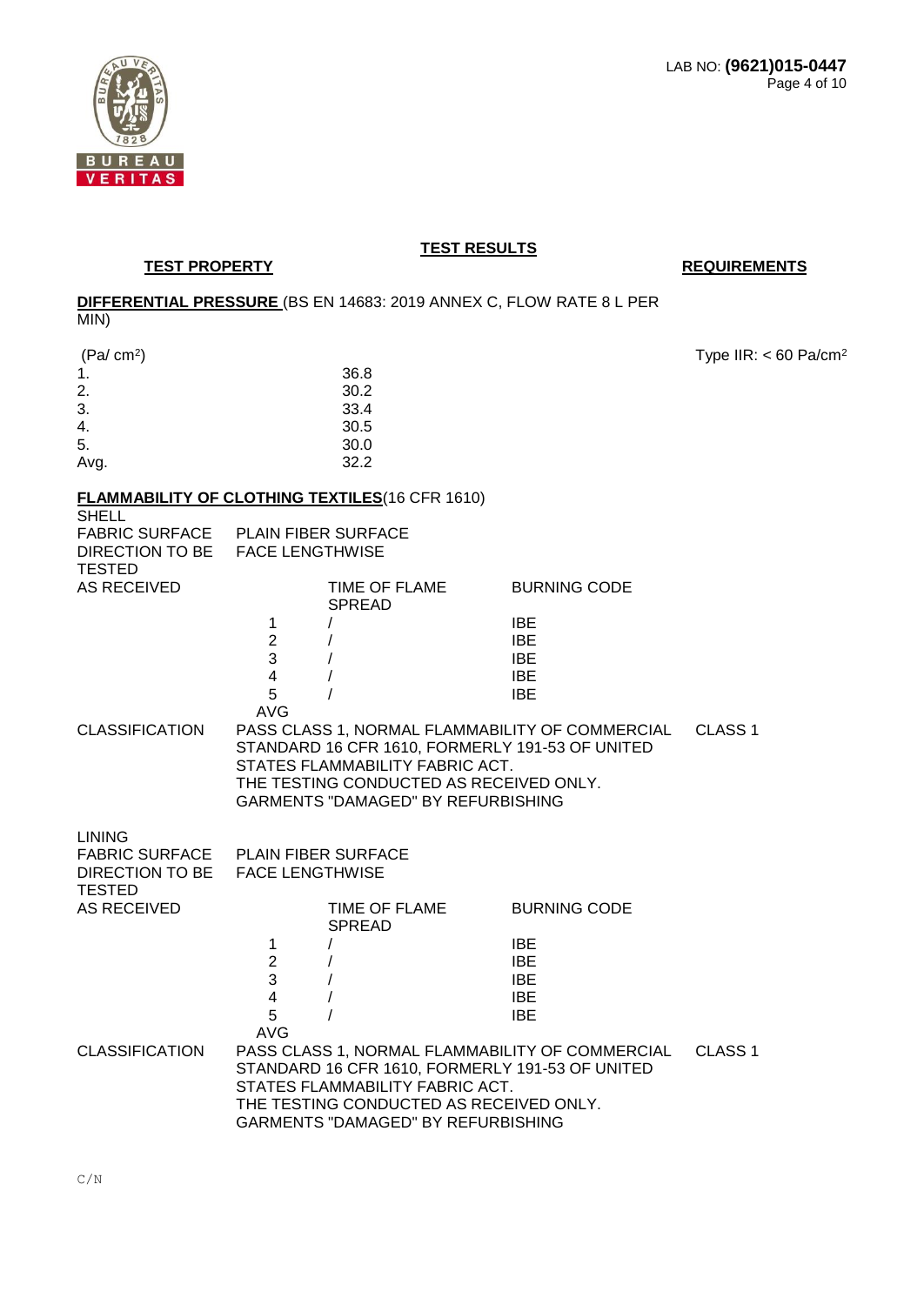

**TEST PROPERTY REQUIREMENTS** 

| <b>DNI</b>    | DID NOT IGNITE.                                                                                                                                                                                                                                                                                                                                 |
|---------------|-------------------------------------------------------------------------------------------------------------------------------------------------------------------------------------------------------------------------------------------------------------------------------------------------------------------------------------------------|
| IBE           | IGNITED, BUT EXTINGUISHED.                                                                                                                                                                                                                                                                                                                      |
| SF uc         | SURFACE FLASH, UNDER THE STOP THREAD, BUT DOES NOT BREAK THE STOP<br>THREAD.                                                                                                                                                                                                                                                                    |
| SF pw         | SURFACE FLASH, PART WAY. NO TIME SHOWN BECAUSE THE SURFACE FLASH<br>DID NOT REACH THE STOP THREAD.                                                                                                                                                                                                                                              |
| SF poi        | SURFACE FLASH, AT THE POINT OF IMPINGEMENT ONLY. (EQUIVALENT TO "DID<br>NOT IGNITE" FOR PLAIN SURFACES.)                                                                                                                                                                                                                                        |
| $0.0$ sec.    | ACTUAL BURN TIME MEASURED AND RECORDED BY THE TIMING DEVICE.                                                                                                                                                                                                                                                                                    |
| 0.0 SF only   | TIME IN SECONDS, SURFACE FLASH ONLY. NO DAMAGE TO THE BASE FABRIC.                                                                                                                                                                                                                                                                              |
| $0.0$ SFBB    | TIME IN SECONDS, SURFACE FLASH BASE BURN STARTING AT PLACES OTHER<br>THAN THE POINT OF IMPINGEMENT AS A RESULT OF SURFACE FLASH.                                                                                                                                                                                                                |
| 0.0 SFBB poi  | TIME IN SECONDS, SURFACE FLASH BASE BURN STARTING AT THE POINT OF<br>IMPINGEMENT. THIS RESULT DOES NOT QUALIFY AS A BASE BURN UNDER THE<br>CURRENT INTERPRETATION OF PART OF 16 CFR PART 1610.                                                                                                                                                  |
| 0.0 SFBB poi* | TIME IN SECONDS, SURFACE FLASH BASE BURN POSSIBLY STARTING AT THE<br>POINT OF IMPINGEMENT. THE ASTERISK (*) IS ACCOMPANIED BY THE<br>FOLLOWING STATEMENT: "UNABLE TO MAKE ABSOLUTE DETERMINATION AS<br>TO SOURCE OF BASE BURNS." THIS STATEMENT IS ADDED TO THE RESULT OF<br>ANY SPECIMEN IF THERE IS A QUESTION AS TO ORIGIN OF THE BASE BURN. |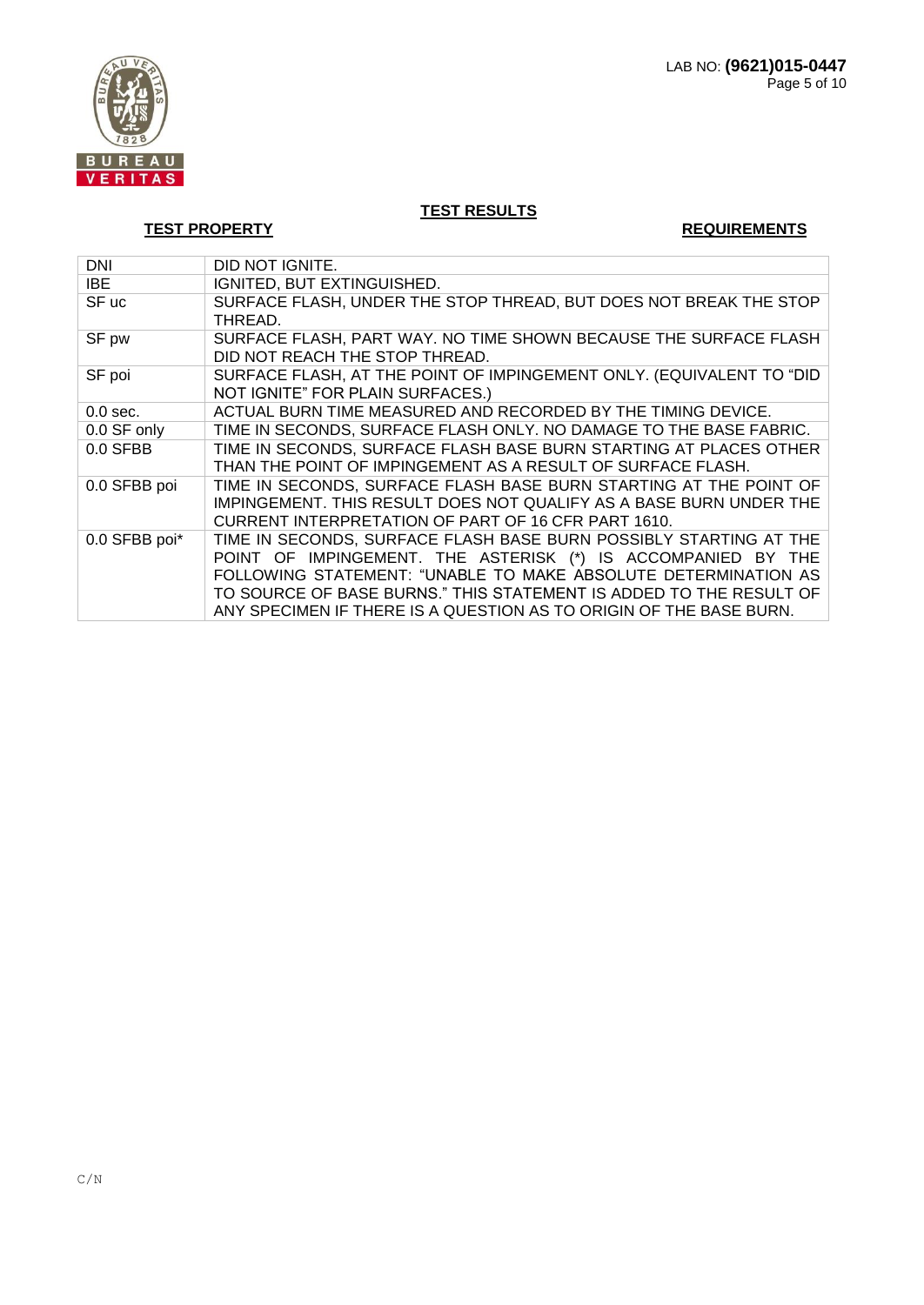

### **\*\*APPENDIX 1: \*\* BACTERIAL FILTRATION EFFICIENCY (BFE)**

**Requirement** 

**Level 2≥98**

1.1 Reference Standards Item ASTM 2101 Test Method used : ASTM F 2101 1.2 Environmental conditions:  $(21 \pm 5 \degree C, \text{RH } 85 \pm 5 \degree 6)$ 1.3 strain, medium and regent information: Staphylococcus aureus (ATCC 6538) Solid culture media used – Soybean casein digest agar

**Determination Of Bacterial Suspension Concentration**

1.4 Test parameters: Air flow rate<br>
Mean particle diameter of bacterial aerosol<br>
Mean particle diameter of bacterial aerosol<br>
(3.0 +/- 0.3) µm Mean particle diameter of bacterial aerosol

# Plate 1 (CFU) Plate 2 (CFU) Dilution level Concentration (CFU/mL) **45 47 -4 4.5 x 10<sup>5</sup> Groups Plate 1 Plate2 Plate3 Plate4 Plate 5 Plate 6 Total BFE Negative Control r** 1 0 0 0 0 0 **/ p** 1 0 0 0 0 0 **1 Positive Control 1 r** 23 34 41 117 21 8 **/ p** 24 36 43 138 22 8 **271 Positive Control 2 r** 27 39 47 133 24 9 **/ p** |28 |41 |50 |162 |25 |9 |**315 Sample 1 r** 1 1 1 4 1 0 **99.73 p** 1 1 1 4 1 0 **8 Sample 2 r** 1 2 2 7 1 0 **99.56 p** 1 2 2 7 1 0 **13 Sample 3 r** 2 2 3 10 2 1 **99.32 p** 2 2 3 10 2 1 **20 Sample 4 r** 2 3 4 11 2 1 **99.22 p** 2 3 4 11 2 1 **23 Sample 5 r** 1 2 2 9 1 0 **99.49 p** 1 2 2 9 1 0 **15** Average of positive control 2930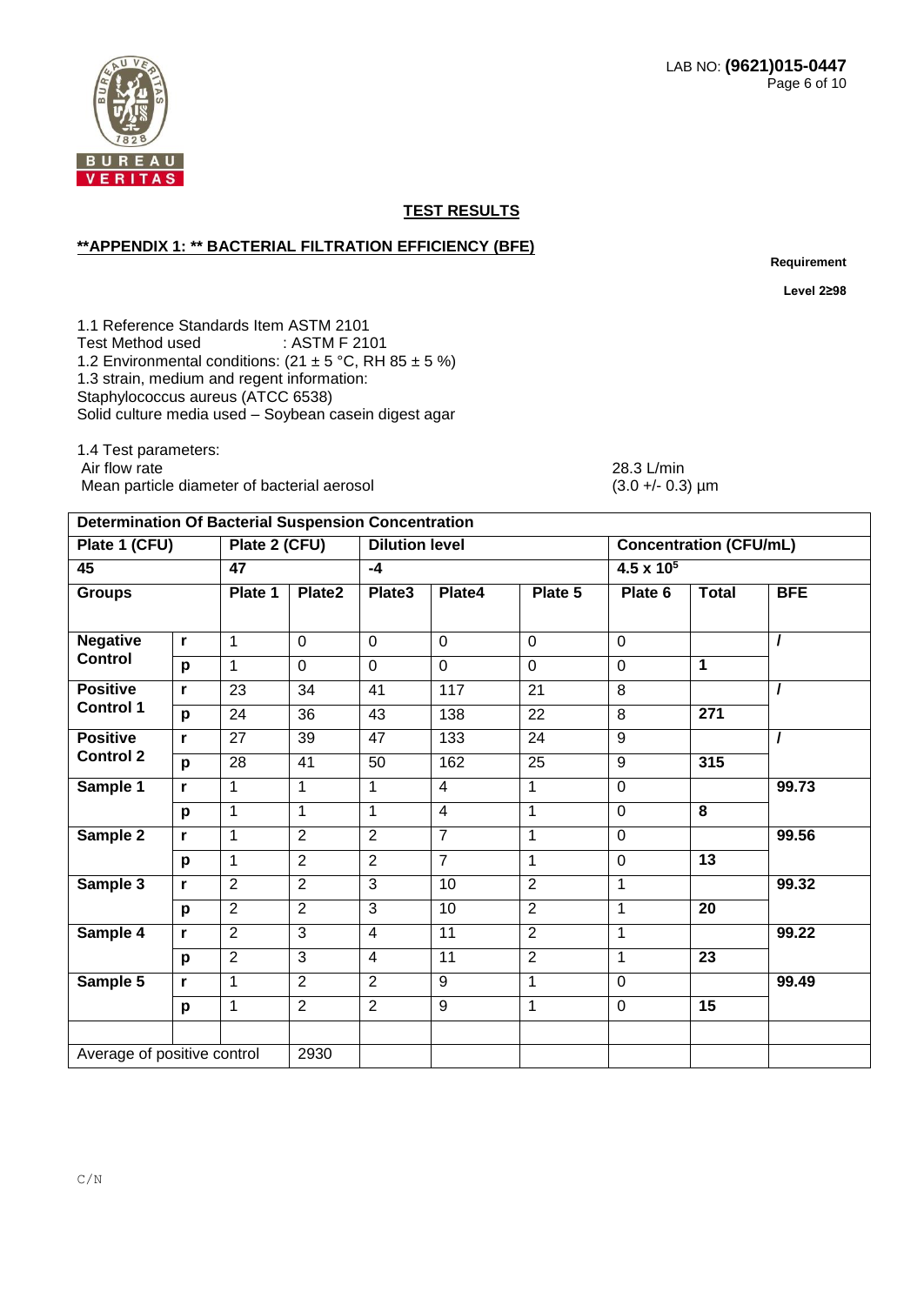

# **TEST PROPERTY TEST RESULTS REQUIREMENTS**

## **APPENDIX 3: SPLASH RESISTANCE (Type II R)**

3.1 Reference Standards Item : EN 14683-5.2.4 : ISO 22609: 2004 3.2 Environmental conditions : 24 °C, 52%RH

3.3 Test parameters:

| $\overline{\phantom{a}}$<br>a | $\sim$ $\sim$ $\sim$ $\sim$ $\sim$<br>∙ан.<br>. н | ıme<br>$\overline{\phantom{a}}$ |
|-------------------------------|---------------------------------------------------|---------------------------------|
| ָ<br>16.0                     | ---<br>nh.<br>∪∪ບ                                 | 0.66                            |

# 3.4Sample After Tested image











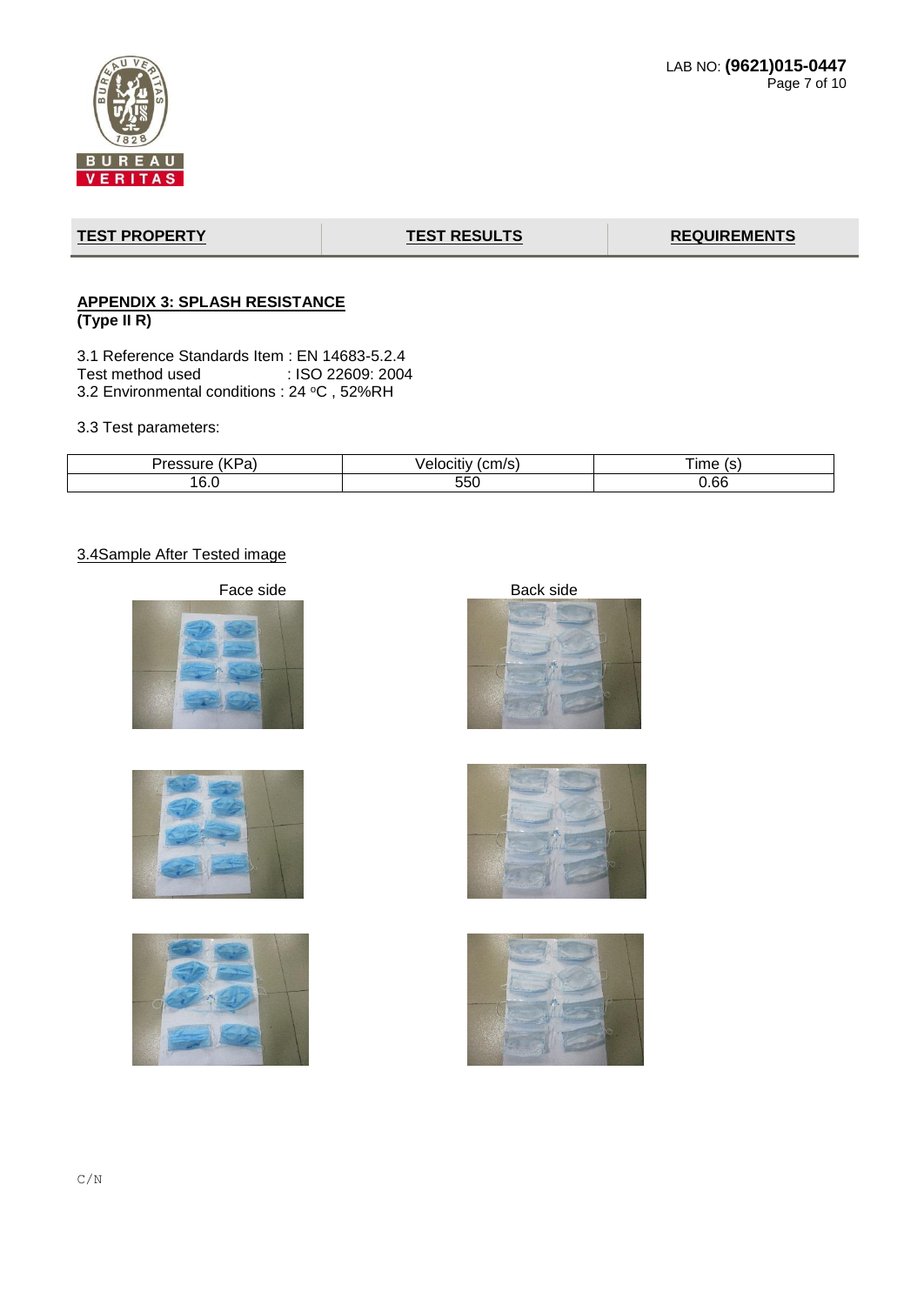





Picture 16.0 KPa Sample after tested

3.5 Test Result The samples were tested under pressure of 16.0KPa, no synthetic blood penetration on the medial side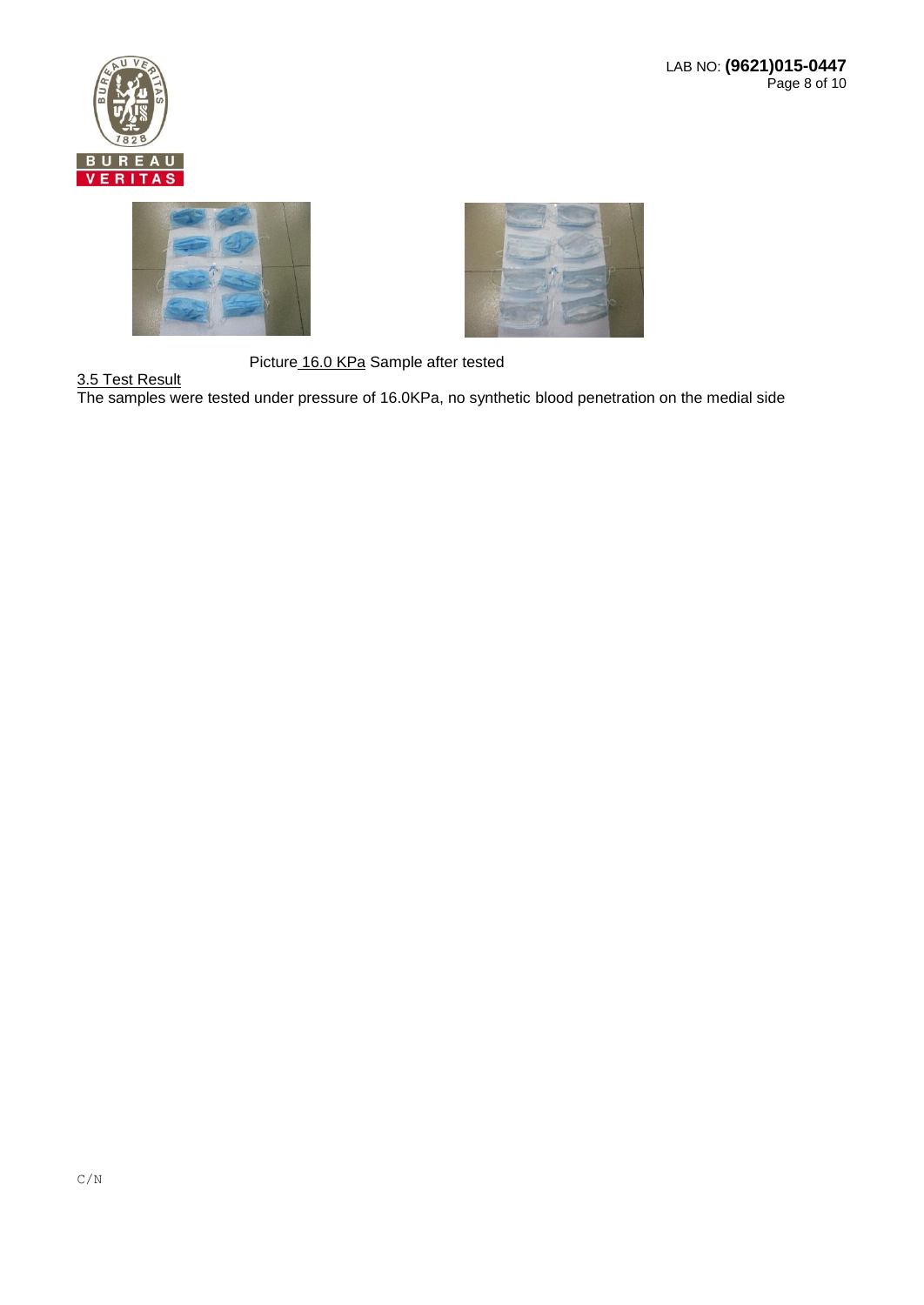

# **APPENDIX 3: SPLASH RESISTANCE**

3.1 Reference Standards Item :ASTM F 2100 Test method used 3.2 Environmental conditions : 24 °C, 52%RH

### 3.3 Test parameters:

| - -<br>. .     | $\sim$ 1000<br><br>-- | ıme |
|----------------|-----------------------|-----|
| <b>.</b><br>oc | uuu                   | $-$ |

### 3.4Sample After Tested image

















Picture 160mmHg Sample after tested

### 3.5 Test Result

The samples were tested under pressure of 160mmHg, no synthetic blood penetration on the medial side